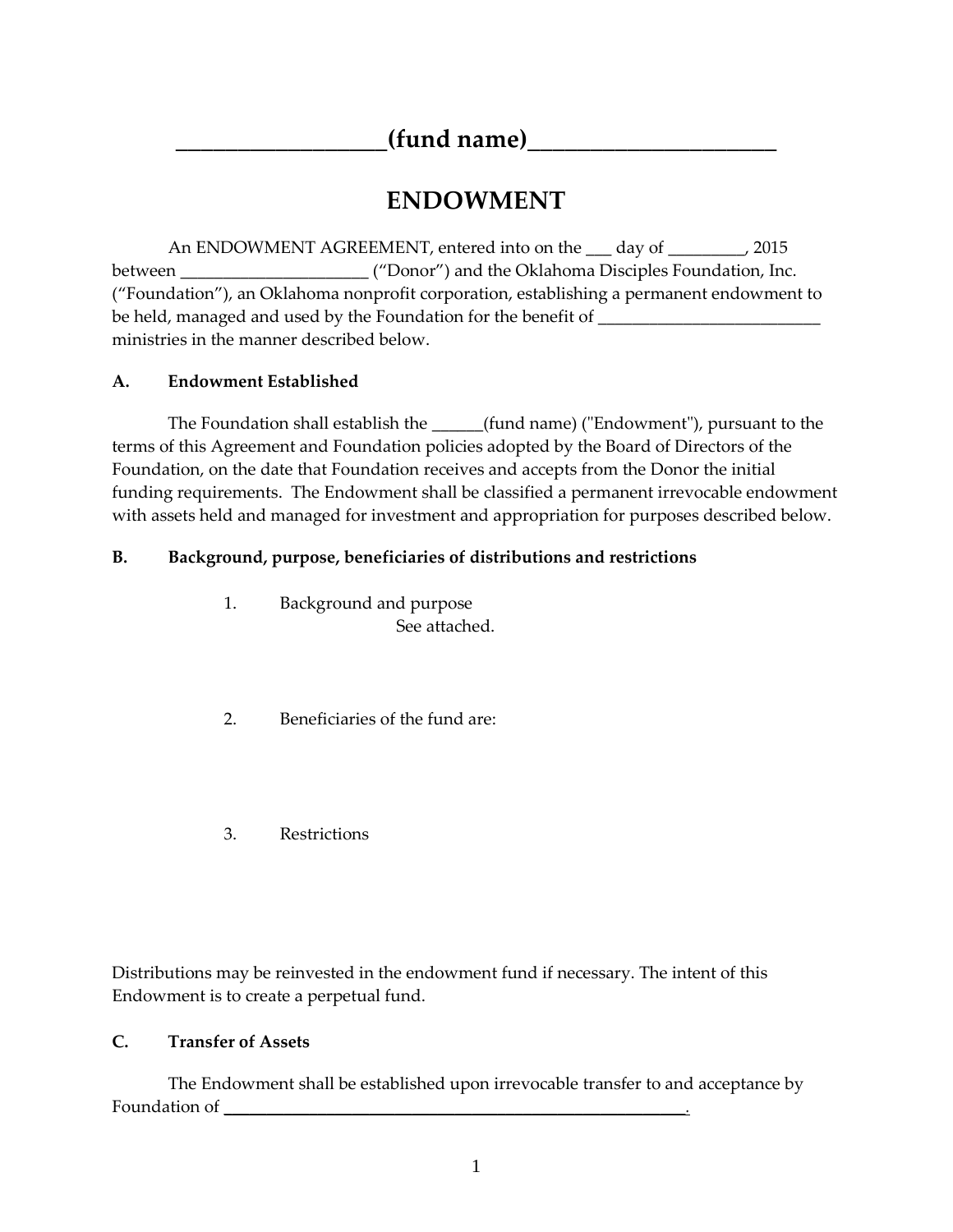#### **D. Board Oversight of Endowment**

The Foundation Board of Directors shall have full and complete oversight of the Endowment funds, distributions and uses. The Board shall have the right to request and receive from any beneficiary detailed information concerning the use of any distribution both before and after such distribution is made. The Board shall have the authority in extraordinary circumstances to withhold distributions if the Board believes the distribution will not be used for the intended purposes under this agreement or cannot determine whether it will be used for such purposes.

#### **E. Endowment Payout**

The annual distribution available for spending shall be determined by the spending policy established by the Foundation's Board of Directors, and in accordance with state law, including the Oklahoma Uniform Prudent Management of Institutional Funds Act ("UPMIFA"), and generally accepted accounting practices.

#### **F. Investment of Endowment Assets**

Foundation shall invest endowment assets as an institutional fund under UPMIFA with the goal of optimizing yield and maintaining the spending power of the endowment assets. The Endowment's assets shall be subject to the investment policies of Foundation relating to endowments, and shall be managed in a manner that is consistent with these requirements. Foundation shall exercise exclusive authority over management of the Endowment, including the pooling of the Endowment for investment and payout purposes, and accounting for endowment assets under generally accepted accounting principles.

#### **G. Additional Assets to Endowment**

Additional assets may be added to the Endowment by contribution or by transfer of other funds held by Foundation. Such additional assets shall not contain restrictions, conditions, or designations which are inconsistent or in conflict with this Agreement.

#### **H. Alternative Use of Endowment Distributions**

In the event the beneficiaries cease to exist, cease to be affiliated with the Christian Church (Disciples of Christ) or the above purpose is frustrated, becomes unreasonable, burdensome, or cannot otherwise be accomplished, Endowment distributions shall be made available as specified by the Board of Directors of the Oklahoma Disciples Foundation, Inc. for uses most consistent with the above purpose, and the source of funds shall always clearly be identified as the \_\_\_\_\_\_\_\_\_\_\_\_\_\_\_(endowment fund name)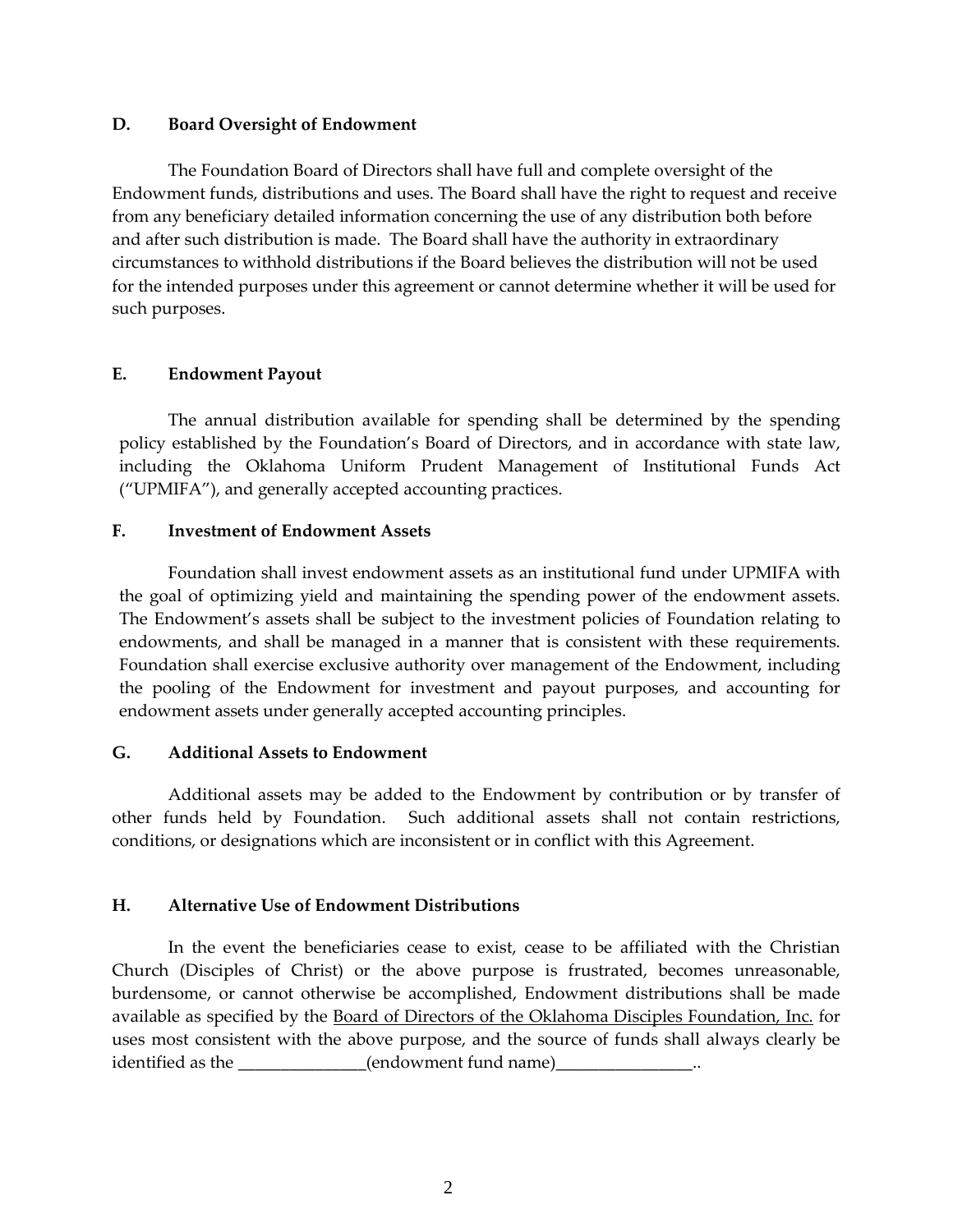#### **I. General**

This Agreement will be binding upon and inure to the benefit of the parties and their successors or assigns.

The Foundation shall be entitled to charge reasonable fees as determined by the Foundation Board of Directors for the management of the endowment funds.

This Agreement will be governed and interpreted in accordance with the laws of the State of Oklahoma.

If any part of this Agreement is found to be invalid or unenforceable, then that part will be modified as required to make it valid and enforceable or, if incapable of such modification, stricken and the remainder of the Agreement will remain valid and enforceable.

The Endowment shall be managed in accordance with applicable law, the provisions of this Agreement, and Foundation's endowment policies. Foundation shall establish criteria and procedures for the expenditure of funds appropriated from the Endowment.

No interest of any beneficiary in the income or principal distributable under this Endowment Agreement shall be subject to voluntary or involuntary transfer, nor shall such interest be subject to anticipation or assignment by any beneficiary, or to attachment by or to the interference or control of any creditor or assignee of any beneficiary, or be taken or reached by any legal or equitable process in satisfaction of any debt or liability of any beneficiary, and any attempted transfer or encumbrance of any interest in such property by any beneficiary hereunder prior to distribution shall be void.